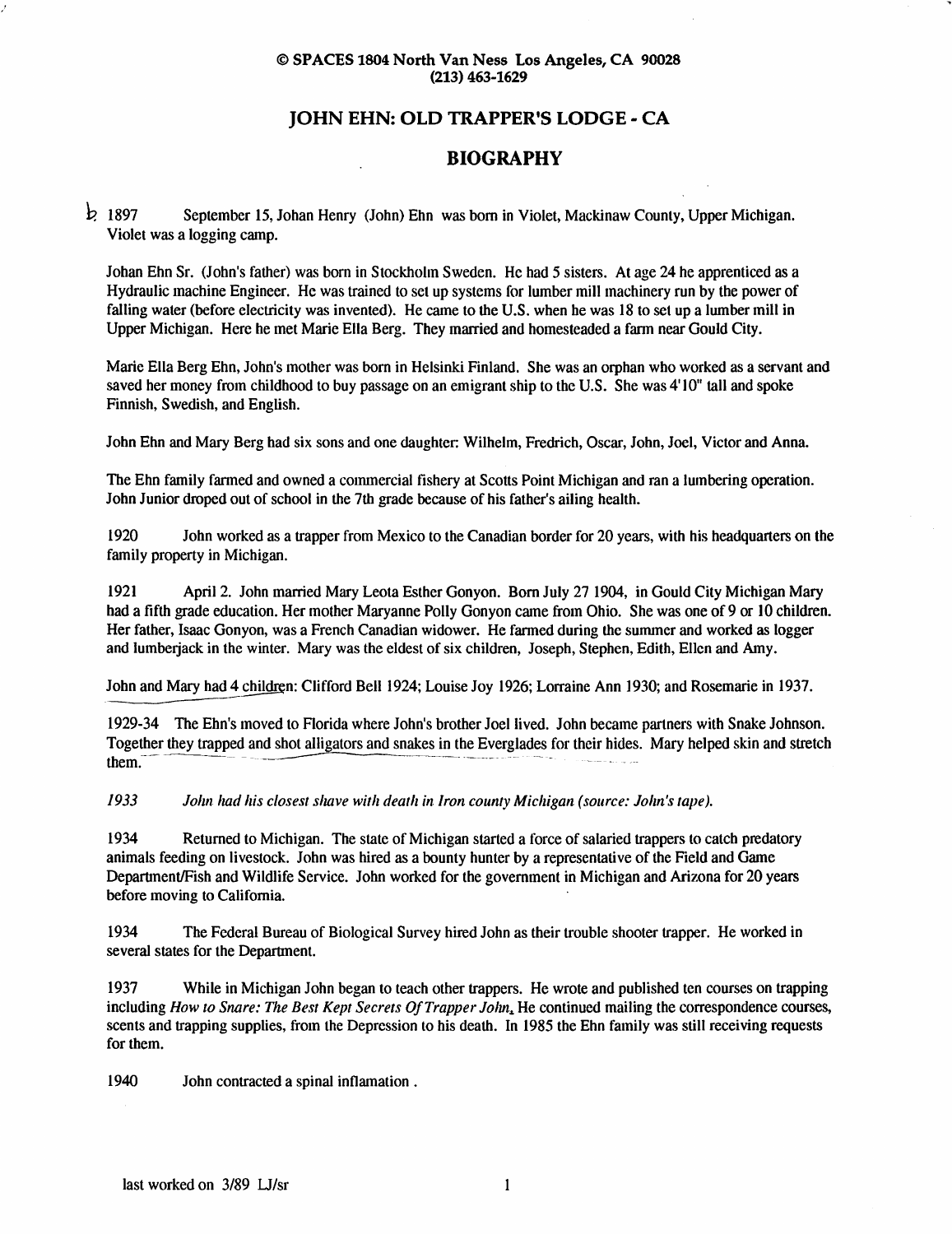#### © SPACES 1804 North Van Ness Los Angeles, CA 90028 (213) 463-1629

## JOHN EHN: OLD TRAPPER'S LODGE - CA

1941 March. The Ehn family moved to Roscoe (Sun Valley), Southern California. John began building a house. He realised the need for housing in the area due to the burgeoning aircraft industry, and started to build rental units. Mary and John both worked in aircraft factories for about 15 years to raise money for construction. John worked for Lockheed. The children helped with the construction.

John began to dress in Western clothes to help his trapping and rental businesses.

1951 John began building the Boot Hill Cemetery outside his motel. He hired Claude Bell from Knotts Berry Farm to build a monumental sculpture of himself. After watching for three days and consulting with Claude, he started his own creations. John's collection of Western artifacts were placed in the Old West Museum.

1972 Sunday February 8, 5.00 $\oint_{\mathcal{D}}$ .m., Old Trapper was on It Takes All Kinds, Chanel 2. He was interviewed and videotaped at Old Trapper's Lodge and at his residence.

1976/77 Ehn is represented in the Exhibition In Celebration of Ourselves, curated by Seymour Rosen, at the San Francisco Museum of Modem Art.

1981 John finished working on Old Trapper's Lodge and Boot Hill Cemetry. May. Old Trapper's Lodge was named as a California State Historical Landmark #939.

December 26 John died of a heart attack after breaking a hip.

1982 April 2. Mary Ehn died after a series of heart attacks. June 3. Lorraine Phillips John and Mary's daughter) prepared A Brief History of John and Mary Ehn after her parents demise. The whole family collaborated in the preparation of keepsake packets each containing a primitive Indian necklace made by John, two pieces of Mary's costume jewelry, a picture taken on Mary and John's 60th wedding anniversary, a business card, (possibly a knick-knack from their home) and a copy of the family history.

1983 John Ehn's work is included in the exhibitions Many Mansions: Four Folk Art Environments, which was curated by Seymour Rosen and held at the Beyond Baroque Foundation in Venice, California.

1984 Old Trapper's Lodge was repainted by Jerome Ward (see the recommendations from Don Howlett July 17.1983 in SPACES archive) February 3. The State Historical Resources Commission recommended allocation of a plaque for Old Trapper's Lodge. This was unveiled on March 25. 1985.

1985 Old Trapper's Lodge was one of seven California environments chosen for the exhibition Divine Disorder at the Triton Museum in Santa Clara. Curated and photographed by Seymour Rosen. This was the first time sculpture and assemblage was taken from the site and displayed in public outside of Los Angeles.

1986 John Ehn's work is included in the exhibition Cat and a Ball on a Waterfall, curated by Harvey Jones and held at the Oakland Museum, California; a catalog is produced. The environmental art section was co-curated by Seymour Rosen of SPACES.

1987 Old Trapper's Lodge is highlighted on the PBS TV show Videologe

1988 Site moved to Pierce college.

1989 Work begins on log cabin exhibition area at Pierce College. Ehn included in ancillary exhibition, 40 years of California Assemblage at UCLA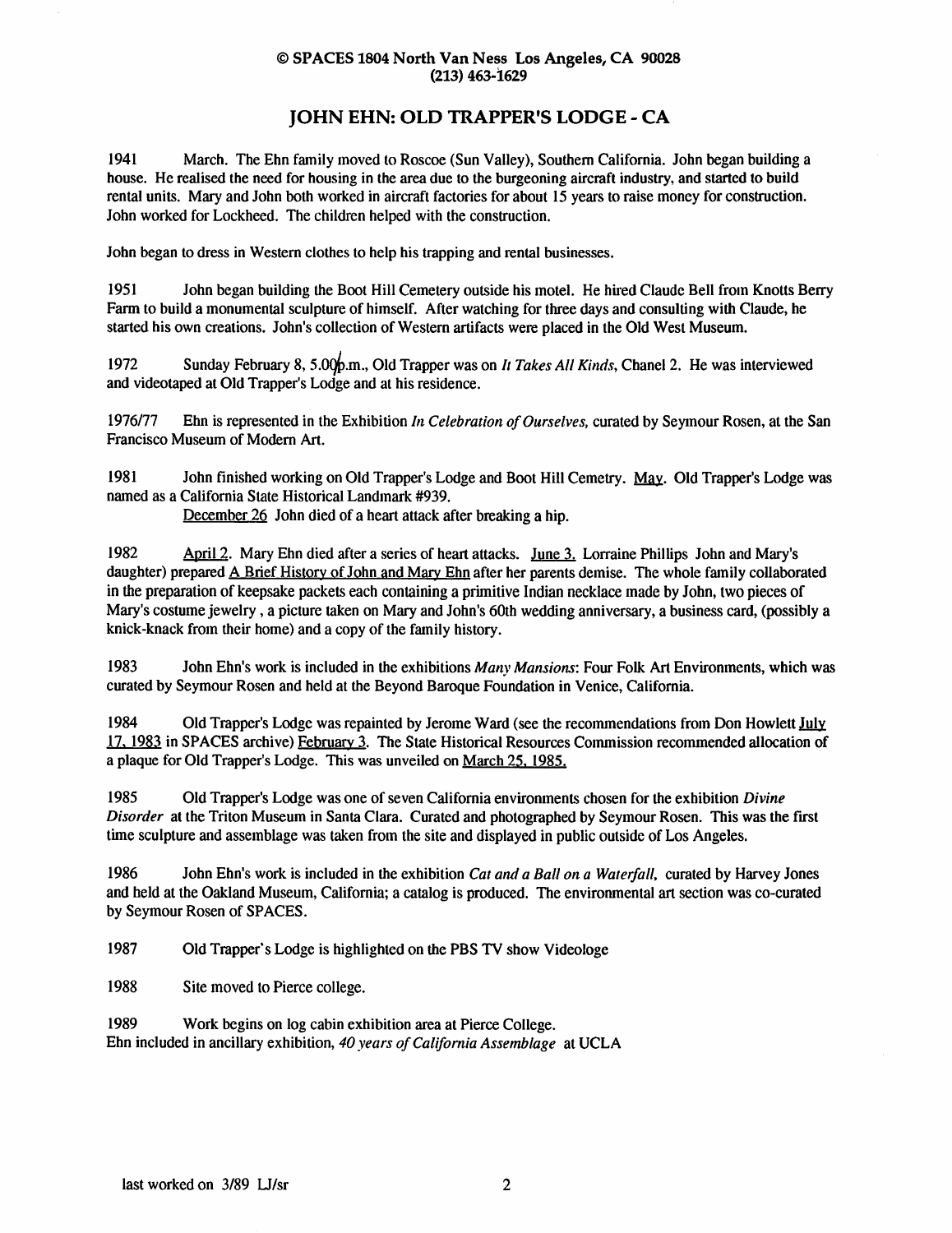#### © SPACES 1804 North Van Ness Los Angeles^ CA 90028 (213) 463-1629

## JOHN EHN: OLD TRAPPER'S LODGE - CA

#### **BIBLIOGRAPHY**

#### COLKER, David

1983 Unknown Los Angeles: Happy Trails Lead to Old Trapper's Lodge. Los Angeles Herald Examiner (Thursday December 1).

#### CHERUBIN, Jan

1984 100 Shooters Loose in the City: Photographers Capture a Day in Los Angeles for Book Due in June. Los Angeles Herald Examiner. Saturday March 31, section C:1

#### CRANE, Tricia

1977 Old West Museum Snares an Audience for Trapper. Valley News (Thursday June 23, section 3).

#### HEMPHILL, Herbert and Julia Weissman

1974 Twentieth Century American Folk Art and Artists. EP Dutton, New York

#### HILLINGER, Charles

1975 Old Trapper Keeps Trappings: Woodsman Blazes City Life. Los Angeles Times. Part II, Wednesday December 31.

#### lANCO-STARRELS, Josine

1985 Art News.

Los Angeles Times (Sunday April 7, Calendar Section),

#### KIRSCH, Jonathan

1978 Lost and Found Art: Four California Visionaries. New West, pp.29-34.

#### MUCHNIC, Suzanne

1987 High Noon at Trapper's Lodge. Los Angeles Times Magazine June 14, pp.24-27

#### ROCHLIN, Margy

? (short aricle and photo, no title in Boldface edited by Richard Gehr, L.A. Weekly.

## ROSEN, Seymour<br>1979 In

In Celebration of Ourselves. California Living Books, San Francisco

#### ROSENBERG, Jane

1983 Old Trapper Fulfilled Dream: Lodge, Bogus Cemetry Eulogized Pioneering Spirit. Los Angeles Times (Valley Section, March 13) pp.1,3.

#### SOLMAN, Paul

1976 The captain of Nitwitt Ridge, The Underground Orchard and the Mortician's House: The Odyssey of an Architect who believes People can Design their Own Homes. Mother Jones, (Sept/Oct) pp. 9-

#### WILSON, Jane.

1971 ? West Magazine